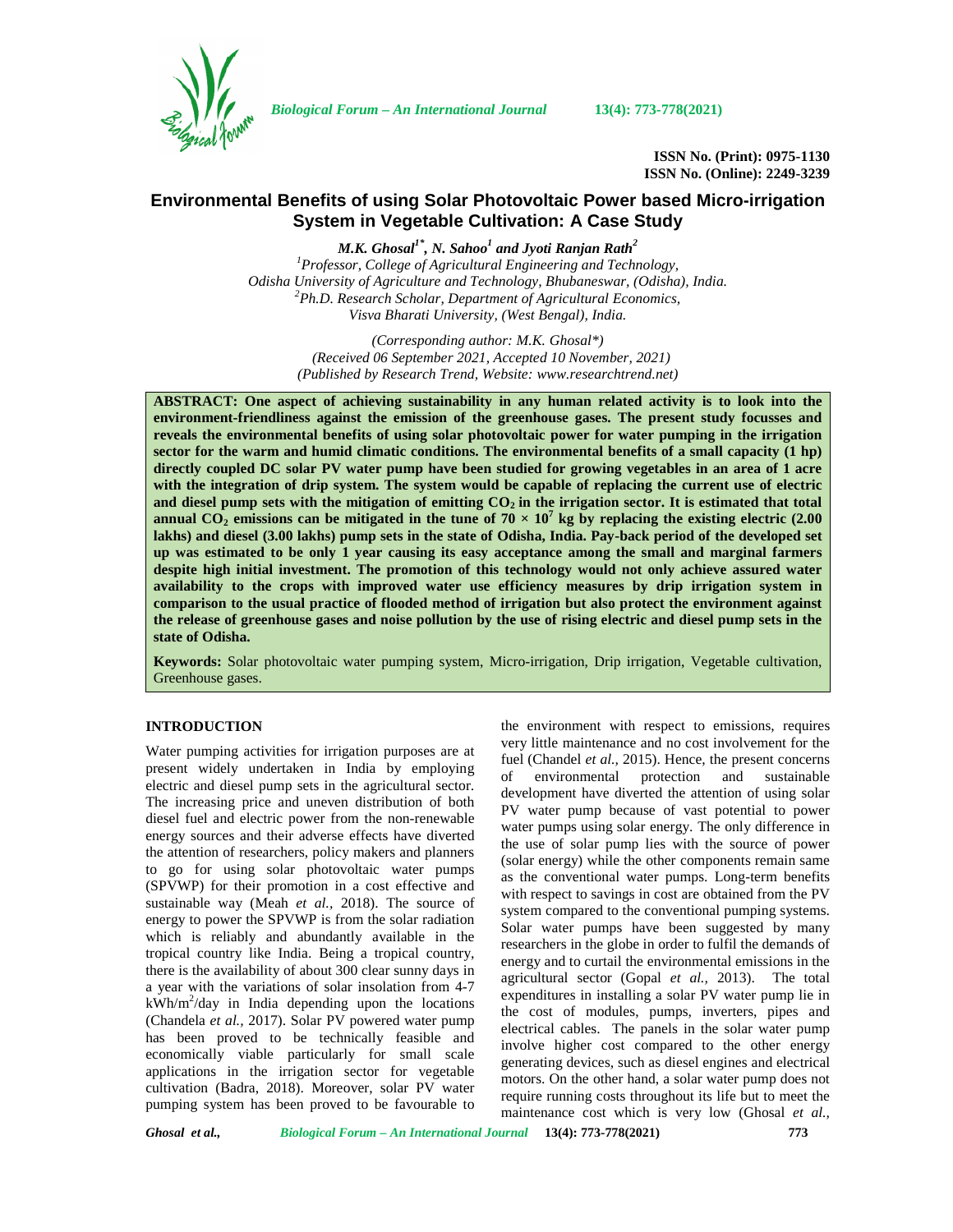2020). In contrast, diesel powered and the grid connected water pumping systems require high running and maintenance costs. After the payback period, the solar water pump runs without a running cost. Solar PV water pumps have been considered to be the most viable choice for remote areas as compared to the diesel powered and grid connected systems due to shortage and erratic availability of electricity in those locations (Leah *et al.,* 2010). The future expansion of solar PV water pumps can be possible due to its easy installation and use, high reliability, durability and modular in nature. Installation of solar water pumps at the site of use avoids the spread of long pipelines and infrastructures (Khatib 2010). From an environmental stand point, the photovoltaic system can be replaced with the non-renewable fuel based electricity to offer significant benefits with respect to the mitigation of carbon dioxide (Sontake and Kalamkar 2016). Moreover, the photovoltaic electricity is attractive due to non-polluting in nature, free availability and is of high reliability (Narale *et al.,* 2013). During the operation of solar PV system, no harmful substance is emitted resulting into the favourable conditions both for the human health and environment. By the way, the conventional electricity is saved causing significant reduction in the emission. In India, the electricity is usually generated through coal based thermal power plant in which a lot of greenhouse gases are being released to the environment (Mahmoud and Munzer 2015). The use of fossil fuel in the diesel pump also emits carbon dioxide to the environment. Hence, one

approach to reduce the emission of greenhouse gas  $(CO<sub>2</sub>)$  is for using solar PV water pump (Ghosal *et al.*, 2020). The study focusses on the comparative environmental benefits of using SPVWPS against the existing diesel and electric pumps in the irrigation sector for small scale applications. Emphasis has been given on the affordable and low capacity solar PV operated submersible water pumps for the irrigation of small farmlands.

**Experimental site.** The performance evaluation of solar PV water pump was conducted in the warm and humid climatic conditions of Odisha during January 2108 to May 2018 at the location of 20.29ºN latitude and 85. 82ºE longitude and at an elevation of 25.9 m above mean sea level. The place under study also receives a good amount of solar radiation for about 4-5 hours in a day over a period of nearly 300 days in a year (Solar Policy 2013, Govt. of Odisha). The field of 1-acre (0.4 ha) area was developed by installing solar water pump (1 hp capacity) in the bore well existing 30 m away from the experimental plot and laying drip irrigation lateral pipes with the inbuilt inline drippers of 1.2 lph capacity with a spacing of 0.4 m. One electric pump of same capacity was also present in the campus. The performance of both solar PV and grid-tied electric pumps has been compared. Tomato (Utkal Kumari, BT-10) was cultivated both in rabi and summer season. A submersible DC solar pump was placed inside the bore well at the depth of 150 feet (45 m). The layout of the experimental study is shown in Fig. 1.



**Fig. 1.** Layout of the experimental study for solar PV water pumping based drip irrigation system in tomato cultivation.

| Sr. No. | Item                                                                                   | Price (Rs.) |
|---------|----------------------------------------------------------------------------------------|-------------|
| .,      | Solar PV panel (3 $\times$ 300 W <sub>n</sub> ) = 900 watt @ Rs. 45 per W <sub>n</sub> | 40,500      |
| ◠       | MPPT based charge controller (8.85 A)                                                  | 6000        |
| 3.      | 1.0 hp submersible DC solar water pump                                                 | 70,000      |
| 4.      | Drip irrigation set up for 1-acre land                                                 | 1,00,000    |
| J.      | Pipes, fittings, wiring etc.                                                           | 3500        |
|         | Total                                                                                  | 2,20,000    |

|  | Table 1: Cost of Experimental Solar Photovoltaic Powered Drip Irrigation System. |  |  |  |  |
|--|----------------------------------------------------------------------------------|--|--|--|--|
|  |                                                                                  |  |  |  |  |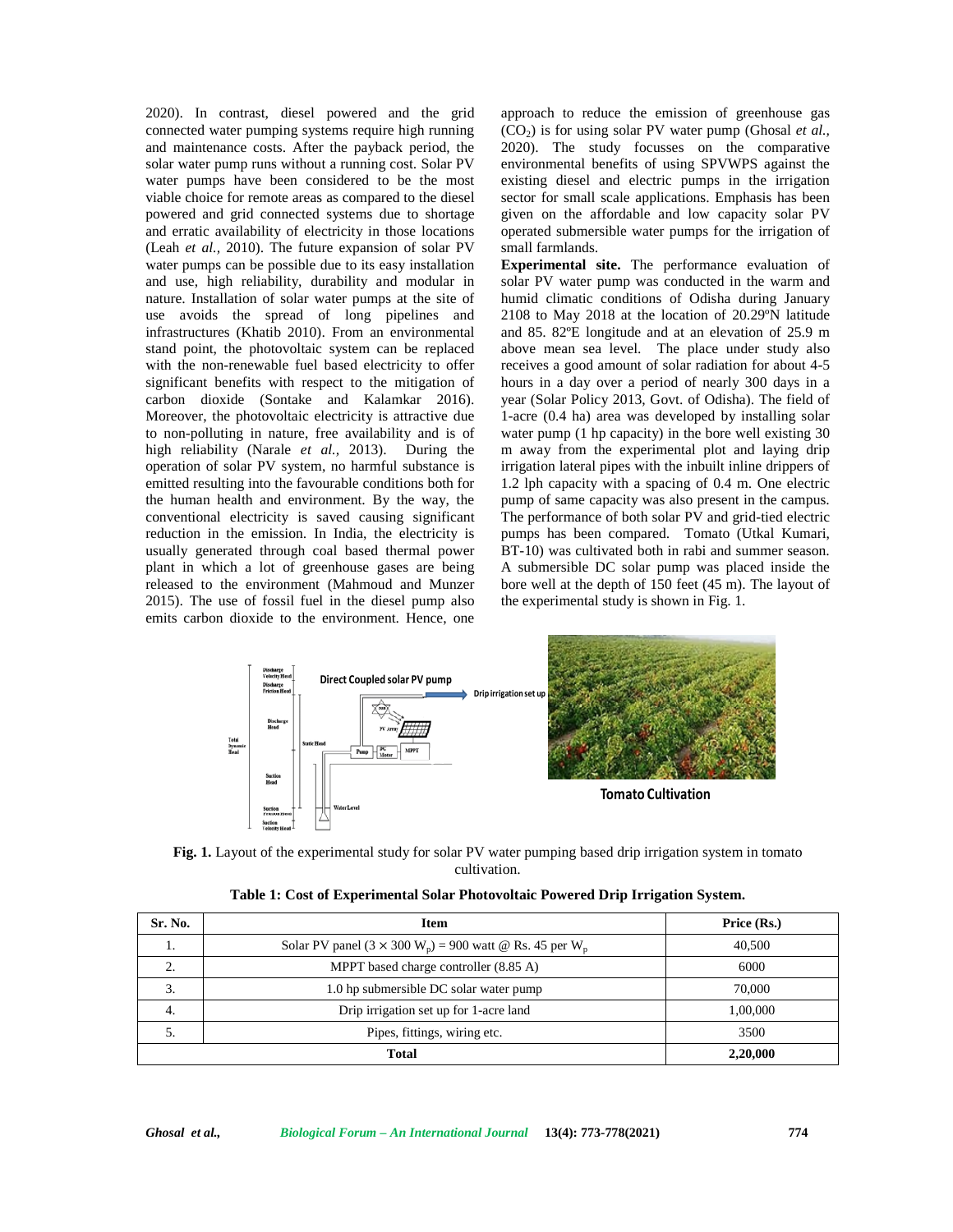|  | Table 2: Hourly Cost of Operation of Various Water Pumping Devices. |
|--|---------------------------------------------------------------------|
|  |                                                                     |

| Information for economic evaluation of the devices |  |  |  |  |
|----------------------------------------------------|--|--|--|--|
|                                                    |  |  |  |  |

| Sr. No.          | <b>Parameters</b>                                         | <b>Information</b>                                                                                                                                |
|------------------|-----------------------------------------------------------|---------------------------------------------------------------------------------------------------------------------------------------------------|
| 1.               | 1 hp electric pump set cost                               | Rs. 8,000                                                                                                                                         |
| 2.               | 1 hp diesel pump set cost                                 | Rs. 12,000                                                                                                                                        |
| 3.               | 1 hp PV powered pump set with drip irrigation system cost | Rs. 2,20,000                                                                                                                                      |
| $\overline{4}$ . | Prevailing interest rate                                  | 10%                                                                                                                                               |
| 5.               | Motor efficiency (70-80 %)                                | 75 % assumed                                                                                                                                      |
| 6.               | Pump efficiency (70-80 %)                                 | 75 % assumed                                                                                                                                      |
| 7.               | Diesel engine efficiency (30-40 %)                        | 40 % assumed                                                                                                                                      |
| 8.               | PV panel useful life (20-25 years)                        | 22 years                                                                                                                                          |
| 9.               | Diesel engine pump set useful life                        | 8 years                                                                                                                                           |
| 10.              | Electric pump set useful life                             | 8 years                                                                                                                                           |
| 11.              | PV system with drip maintenance                           | 0.5 % of capital cost per year                                                                                                                    |
| 12.              | Diesel engine pump set maintenance                        | 10 % of capital cost per year                                                                                                                     |
| 13.              | Electric pump set maintenance                             | 10 % of capital cost per year                                                                                                                     |
| 14.              | Working hours of electric, diesel pump set and PV system  | 500 hours/year                                                                                                                                    |
| 15.              | Fuel consumption of diesel engine                         | 250 ml. per hour per hp                                                                                                                           |
| 16.              | Diesel fuel present price                                 | Rs. 100/lit                                                                                                                                       |
| 17.              | Prevailing tariff of electric energy                      | Rs. 5.00 per unit                                                                                                                                 |
| 18.              | Diesel pump set salvage value                             | 20 % of capital cost                                                                                                                              |
| 19.              | Electric pump set salvage value                           | $\overline{20\%}$ of capital cost                                                                                                                 |
| 20.              | PV powered pump set salvage value                         | 5 % of capital cost                                                                                                                               |
| 21.              | Time involvement of operator to run the device            | 1 hr/day                                                                                                                                          |
| 22.              | Prevailing labour charges                                 | Rs. 300/day                                                                                                                                       |
| 23.              | Electric pump set energy consumption (kWh)                | $(BHP)$ / (motor efficiency $\times$ pump<br>efficiency) $\times$ 0.746 $\times$ 1 hour                                                           |
| 24.              | Diesel pump set hourly cost of operation                  | $\overline{\text{(BHP)}}$ / (motor efficiency $\times$ pump<br>efficiency) $\times$ fuel consumed in<br>litres/hour/BHP $\times$ cost of fuel/lit |

#### **(i) Hourly operating cost of PV powered water pumping device with drip system** *Fixed Cost*

(a) Depreciation

(i)  $D = (C-S)/(L \times H)$  where  $C=$  capital cost (Rs. 2,20,000);  $S =$  Salvage Value (5% of C);  $L =$  Useful life of device (22 years); H= Annual working hour (500 hours)

Putting the values of all necessary data, D= Rs. 19.00/hour

(ii) Interest (I) =  $(C + S)/(2) \times$  (Interest rate/100)  $\times$  $(1/H) =$  Rs. 23.10/hour

Insurance and taxes and housing are not applicable Total fixed  $cost = 19.00 + 23.10 = Rs. 42.10/hour$ *Variable Cost*

(b) Fuel  $cost = Nil$ 

(i) Lubricants = Nil

(ii) Repair and maintenance =  $(C) \times (0.5/100) \times (1/H)$  $=$  Rs. 2.2/hour

(iii) Operator's wages Rs.  $300/8 =$  Rs.  $37.5/h$ our

Total variable  $\cos t = 2.2 + 37.5 = \text{Rs. } 39.7/\text{hour}$ 

Total operation cost per hour  $=$  Total fixed cost/hour  $+$ Total variable cost/hour =  $\mathbf{Rs.} 81.8$   $\mathbf{Rs.} 82.00$ /hour

# **(ii) Hourly operating cost of diesel pump set**

*Fixed Cost*

(i) Depreciation

 $D = (C-S)/(L \times H)$  where  $C=$  capital cost (Rs. 12,000);  $S =$  Salvage Value (20 % of C);  $L =$  Useful life of device (8 years); H= Annual working hour (500 hours)

Putting the values of all necessary data, D= Rs. 2.4/hour

(ii) Interest (I) =  $(C + S)/ (2) \times$  (Interest rate/100)  $\times$  $(1/H) =$  Rs. 1.44/hour

Insurance and taxes and housing are not applicable Total fixed  $cost = 2.4 + 1.44 = Rs. 3.84/hour$ 

*Variable Cost*

(i) Fuel cost =  $(1)/(0.4 \times 0.75) \times 0.25 \times 100 =$  Rs. 83.33/hour

(ii) Lubricants = 20 % of cost of fuel = Rs. 16.66/hour (iii) Repair and maintenance =  $(C) \times (10/100) \times (1/H)$ 

 $=$  Rs. 2.4/hour

(iv) Operator's wages Rs.  $300/8 =$  Rs.  $37.5/h$ our

Total variable  $\cos t = 83.33 + 16.66 + 2.4 + 37.5 = \text{Rs}.$ 139.89 140/hour

Total operation cost per hour  $=$  Total fixed cost/hour  $+$ Total variable cost/hour = Rs.  $143.84$  **Rs. 144/hour (iii) Hourly operating cost of electric pump set**

# *Fixed Cost*

(i) Depreciation

 $D = (C-S)/(L \times H)$  where  $C=$  capital cost (Rs. 8000); S  $=$  Salvage Value (20% of C); L  $=$  Useful life of device (8 years); H= Annual working hour (500 hours)

Putting the values of all necessary data, D= Rs. 1.6/hour

(ii) Interest (I) =  $(C + S)/(2) \times$  (Interest rate/100)  $\times$  $(1/H) = Rs. 0.96/hour$ 

Insurance and taxes and housing are not applicable Total fixed  $cost = 1.6 + 0.96 = Rs$ . 2.56/hour

# *Variable Cost*

(i) Energy consumption (kWh) = (1) / (0.75  $\times$  0.75)  $\times$  $0.746 = 1.32$  kWh (ii) Electric energy cost =  $1.32 \times 5 =$  Rs. 6.63/hour (iii) Lubricants = 20 % of cost of fuel = Rs.  $1.32$ /hour (iv) Repair and maintenance =  $(C) \times (10/100) \times (1/H)$  $=$  Rs. 1.6/hour (v) Operator's wages Rs.  $300/8 =$  Rs.  $37.5/h$ our Total variable cost =  $6.63 + 1.32 + 1.6 + 37.5 =$  Rs. 47.05/hour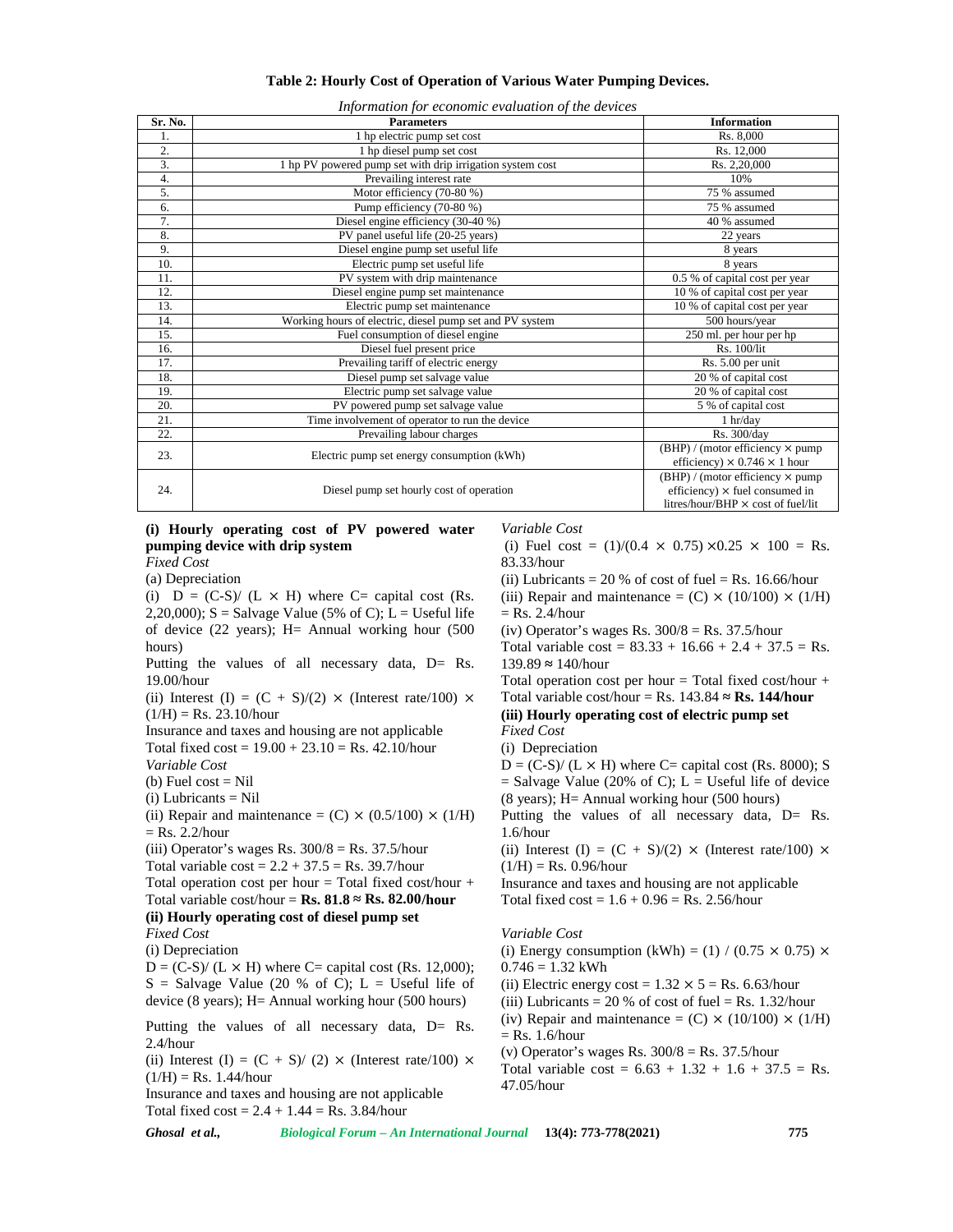Total operation cost per hour  $=$  Total fixed cost/hour  $+$ Total variable cost/hour =  $\mathbf{Rs.}$  **49.61 50.00/hour** 

**Mitigation of CO<sup>2</sup> Emission by Use of Solar Photovoltaic Powered Water Pumping System.** Diesel and electricity are the two mostly used fuels to operate diesel and electric pump sets for water pumping in irrigating cultivable lands in our state of Odisha. Burning of diesel in the internal combustion engines and generation of electricity in power plants contribute a lot in the emissions of greenhouse gases to the atmosphere causing more to the present concerns of global warming and climate change. The existing diesel and electric pump sets in our state is 3.00 lakhs ad 2.00 lakhs respectively in the power rating range of 1-5 hp (Economic Survey, Govt. of Odisha 2015). Taking the average power rating of both diesel and electric pump sets as  $3$  hp, the amount of emissions of  $CO<sub>2</sub>$  has been estimated and as follows;

(i) One hp engine consumes about 250 ml of diesel per hour

(ii) Burning of 1 litre of diesel releases about 3 kg of  $CO<sub>2</sub>$  to the atmosphere (Sharma and Maréchal, 2019)

(iii) The average carbon dioxide emission for electricity generation from coal based thermal power plant is 1.58 kg/kWh (Chel *et al*., 2009)

(iv) Annual working hours of diesel and electric pump sets can be taken 500 hours

(v) Annual  $CO<sub>2</sub>$  emissions from 3.00 lakhs diesel pump sets to be 34 crore kg in our state

(vi) Annual  $CO<sub>2</sub>$  emissions from 2.00 lakhs electric pump sets to be 35 crore kg in our state

(vii) Total annual  $CO<sub>2</sub>$  emissions can be mitigated by 70 crore kg with the replacement of existing diesel and electric pump sets in our state by the adoption of solar photo voltaic powered system in irrigation sector.

(viii) Total annual electrical energy consumption from 2.00 lakhs electric pump sets can be saved in the tune of  $22 \times 10^7$  kWh (saving around 22 crore units of electricity costing about Rs. 110 crores/annum)  $(ix)$  Total annual diesel consumption from 3.00 lakhs diesel pump sets can be saved in the tune of  $11 \times 10^7$ litres of diesel (saving around Rs. 1100 crores/annum)

#### **RESULTS AND DISCUSSION**

The data relating to the cultivation of tomato have been presented in this section. The crop tomato is cultivated widely in the state of Odisha as it is highly remunerative and having many nutritive values for human health. The crop is grown in an area of 97,018 ha (Agricultural Statistics, 2015, Govt. of Odisha) covering 11.02 % area of the total tomato cultivation in all India level. It ranks second in the state in vegetable production. Odisha also ranks fourth among the tomato producing states in India. It is considered as one of the most important supplementary sources of minerals and vitamins in human diet. However, targeted production and productivity is not achieved so far at par with the national level because of poor irrigation facilitates both in rabi and summer season. The most prevailing variety of tomato i.e. Utkal Kumari (BT-10) has been cultivated for the present study in order to evaluate the effectiveness of the developed solar PV drip irrigation device with respect to production, productivity and environmental benefits with a view to reduce the use of non-renewable sources of energy and to avoid the flooding method of irrigation. The cost of growing tomato in 1 acre of land has been calculated for finding out cost benefit ratio and its expected pay-back period. Likewise, the reduction in the emission of greenhouse gas  $(CO<sub>2</sub>)$  with the use of the developed set-up has been estimated compared to the traditional electric and diesel pump sets in order to assess its contribution to reduce global warming and climate change and thereby achieving sustainable agriculture.

| Sr. No.           | Name of operation | <b>Implements</b><br>used               | No. of operation        | Man-<br>hr/Ac  | <b>Operation</b><br>$cost$ (Rs.) | Input (kg)                         | Cost<br>of<br>input<br>(Rs.) | <b>Total</b><br>cost<br>(Rs.) |
|-------------------|-------------------|-----------------------------------------|-------------------------|----------------|----------------------------------|------------------------------------|------------------------------|-------------------------------|
| 1.                | Tillage           | Tractor drawn<br>rotavator              |                         | $\mathfrak{2}$ | 1200<br>600                      |                                    | ٠                            | 1800                          |
| 2.                | Planking          | Wooden planker<br>(manual)              |                         | 2              | 31.25/hour                       | ٠                                  | ٠                            | 62.50                         |
| 3.                | Seed (Hybrid)     |                                         |                         |                |                                  |                                    |                              | 500                           |
| 4.                | Planting (manual) |                                         | 1                       | 16             | 31.25/hour                       |                                    |                              | 500                           |
| 5.                | Fertilizer        | <b>FYM</b><br>Gromer<br>Potash          | Once<br>Twice<br>Twice  |                |                                  | 1 tractor load<br>100 kg<br>100 kg | 4000<br>2500<br>2500         | 4000<br>2500<br>2500          |
| 6.                | Interculture      | Manual                                  | Thrice                  | 40             | 31.25/hour                       |                                    |                              | 3750                          |
| 7.                | Plant protection  | Knapsack<br>sprayer                     | Thrice                  | $\overline{c}$ | 31.25/hour                       | Pesticides                         | 4000                         | 4187                          |
| 8.                | Irrigation        | Solar PV<br>powered<br>sprinkler system | 45 (2 days<br>interval) | 1              | Rs. 49/hour                      |                                    |                              | 2205                          |
| 9.                | Harvesting        | manual                                  | Twice/week              | 120/<br>month  |                                  |                                    |                              | 3750                          |
| 10.               | Miscellaneous     |                                         |                         |                |                                  |                                    |                              | 4000                          |
| <b>Total Cost</b> |                   |                                         |                         |                |                                  |                                    |                              |                               |

**Table 3: Cost of cultivation of tomato in 1acre (0.4 ha) land (Anonymous 2017).**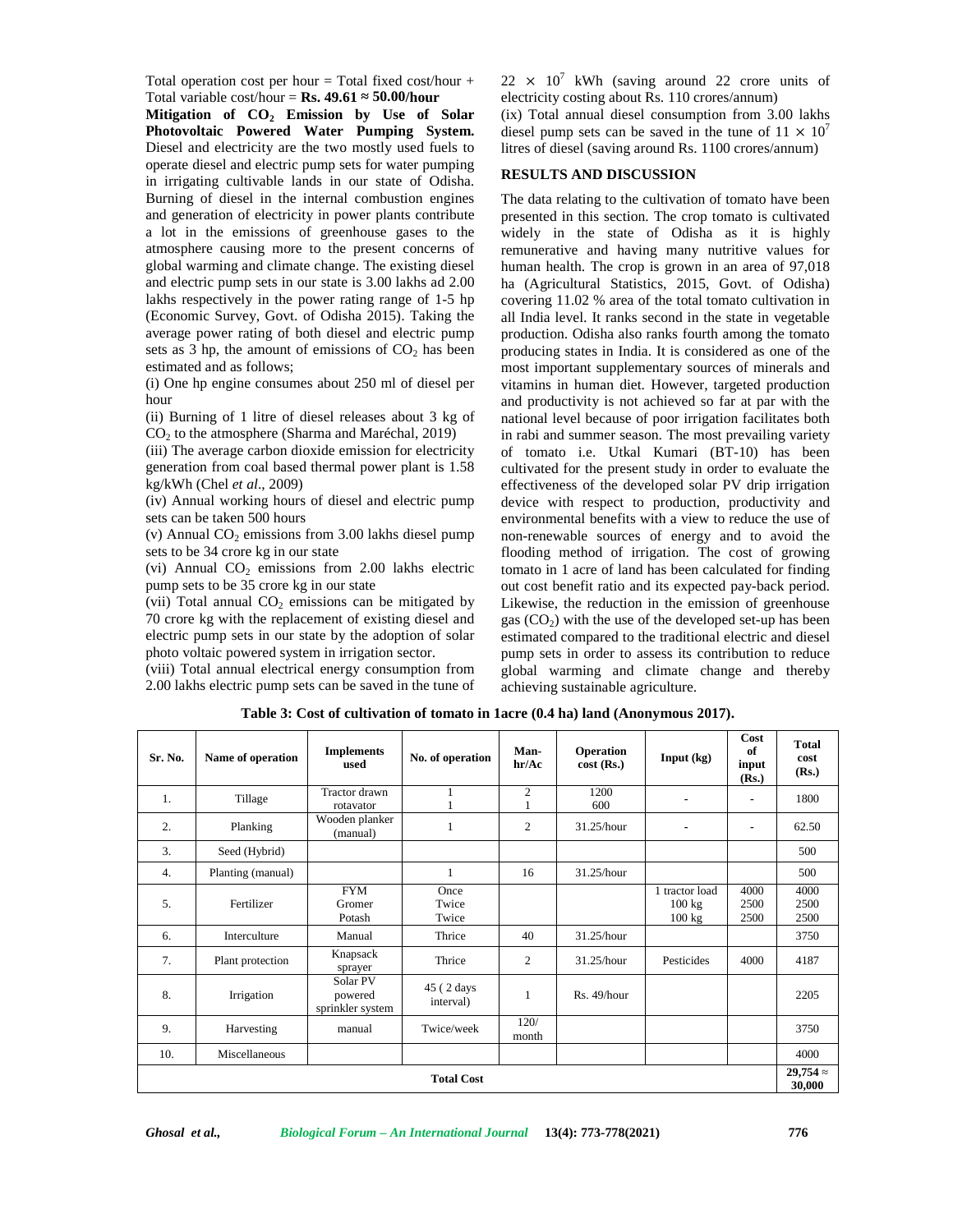Without assured irrigation, production of tomatoes  $= 40$ quintals/acre @ Rs.  $20/kg = Rs. 80,000$ 

With assured irrigation, production of tomatoes with 15 % increase in yield =  $46$  quintals/acre @ Rs. 25/kg = Rs. 1, 15, 000

Net gain = Rs. 1, 15,000 –Rs. 30,000 = Rs. 85,000 (in Rabi season)

Net gain = Rs. 1, 15,000 –Rs. 30,000 = Rs. 85,000 (in Summer season)

**Sr. No. Parameters Unit Calculated values** 1. Capital cost of set-up Rs. 2,20,000 2.  $\vert$  22 Life of set-up  $\vert$  year 22 3. Hourly cost of operation of solar PV water pump (1 hp capacity) Rs. 82<br>4. Hourly cost of operation of diesel pump (1 hp capacity) 144 Hourly cost of operation of diesel pump (1 hp capacity) 144 5. Hourly cost of operation of electric pump (1 hp capacity) 6. Cost of cultivations of tomato (1 acre) for 2 seasons /year Rs. 60,000 7. Annual income from cultivation of tomato for 2 seasons/yr. Rs. 1,70,000 8. Payback period by the service period of payback period year 1.0<br>
9. Expected monthly income of the user after completion of payback period Rs. 15,000 Expected monthly income of the user after completion of payback period Rs. 10. Mitigation of total  $CO<sub>2</sub>$  emission per year by replacing diesel and electric mission per year by replacing dieser and electric<br>
pump sets in Odisha<br>
per year by replacing electric pump set in Odisha<br>
kWh 22 × 10<sup>7</sup> 11. Saving of electrical energy per year by replacing electric pump set in Odisha kWh 22 × 10<sup>7</sup><br>12. Saving diesel fuel per year by replacing diesel pump set in Odisha litre 11×10<sup>7</sup> Saving diesel fuel per year by replacing diesel pump set in Odisha

## **Table 4: Estimated techno-economic environmental assessment of the study.**

#### **CONCLUSIONS**

Solar PV water pumping system is gaining importance nowadays for operating it from a reliable source of energy and can be used anywhere in rural, remote and urban locations. Looking into the scarcity of water in the agricultural sector, integration of micro-irrigation system is another added advantage for sustainable cultivation of remunerative vegetable crops in a small scale for raising income level of the majority of small and marginal farmers at their individual level. This approach is also one appropriate initiative to supplement the target of harnessing 100 GW power from solar energy in India by 2025 (Anon, 2018). Hence, sustainable energy source along with adoption of possible water management practices may be achieved with the help of solar photovoltaic microirrigation system in order to solve the problem of inadequate availability of two critical inputs such as energy and water for assured irrigation in agricultural sector. Micro-irrigation method through drip system may also be an added advantage if integrated with the solar PV device to achieve judicious utilization of water. The findings of the present study would definitely give an insight to the farming community of the state to go for adopting the technology to strengthen their agricultural production system with secured availability of energy and water. The solar PV water pumps have been considered to be the viable option especially for providing micro-irrigation facilities to the vegetable cultivation in warm and humid climate conditions because of the growing concerns of energy crisis and water shortage in the agricultural sector. The following conclusions may be drawn from the study.

(i) Monthly income of Rs. 15000/- throughout the year may be possible by adopting vegetable cultivation (tomato) in 1 acre of land both during rabi and summer seasons.

(ii) The small and marginal farmers of the state may be attracted to adopt off-grid solar photo voltaic powered water pumping system as the hourly operating cost is Rs. 82/hour, not much higher than the electric pump set, which is Rs. 50/ hour and Rs. 144/hour for diesel pump set.

(iii) Pay- back period of the setup is only 1 year, due to which, it may be easily accepted by the small and marginal farmers of the state inspite of its high initial cost.

(iv) Total annual  $CO<sub>2</sub>$  emissions can be mitigated by 70  $\times$  10<sup>7</sup> kg with the replacement of existing diesel and electric pump sets in the state of Odisha by the adoption of a reliable off-grid solar photovoltaic powered system in the irrigation sector.

(v) Total annual electrical energy consumption from the existing 2.00 lakhs electric pump sets can be saved in the tune of  $22 \times 10^7$  kWh (saving around 22 crore units of electricity and costing about Rs. 110 crores/annum) (vi) Total annual diesel consumption from 3.00 lakhs diesel pump sets can be saved in the tune of  $11 \times 10^7$ litres of diesel (saving around Rs. 1100 crores/annum)

**Acknowledgement.** The authors are extremely thankful to the Rashtriya Krishi Vikash Yojana (RKVY), Department of Agriculture and Farmers' Welfare, Govt. of Odisha, India to provide financial aid to carry out the present research work. The authors also express sincere thanks to Odisha University of Agriculture and Technology, Bhubaneswar, Odisha for using the farm land to conduct this study.

**Conflicts of Interest.** The results furnished in this paper are from our own research and there are no any conflicts from other research scholars or scientists.

## **REFERENCES**

Anonymous (2013). Solar Policy 2013, Govt. of Odisha, India.

Anonymous (2015). Economic Survey, Govt. of Odisha, India.

*Ghosal et al., Biological Forum – An International Journal* **13(4): 773-778(2021) 777**

#### Considering tomato cultivation in both the seasons in a year with assured irrigation, total gain = Rs. 1, 70,000/annum

Monthly income from tomato cultivation with assured

Simple payback period = (Initial investment cost) / (Net annual gain) =  $2,20,000/1, 70,000 = 1.29$  1 year.

 $irrigation = Rs. 14,167$  Rs. 15,000 per month